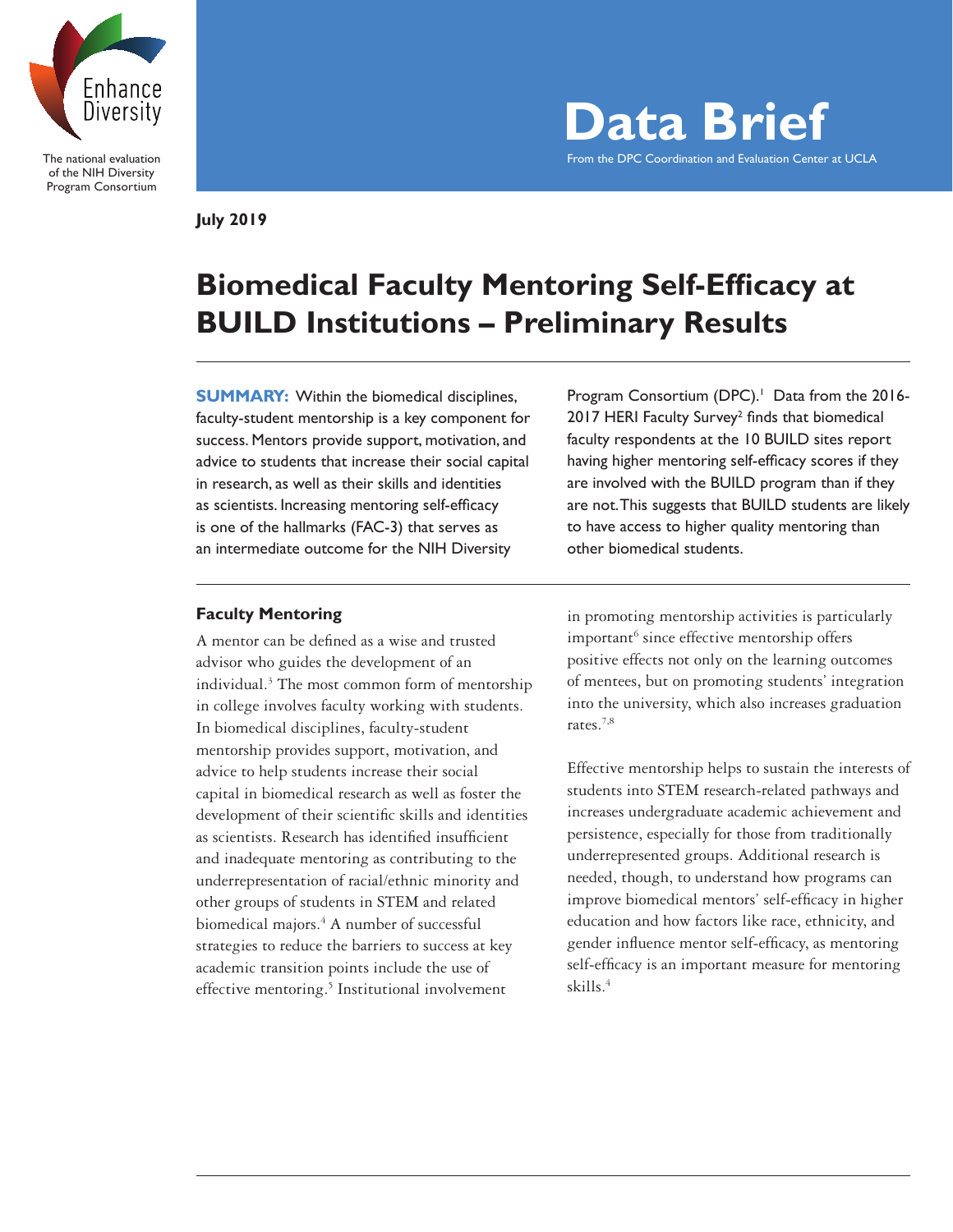**Figure 1: Biomedical Faculty, Mean Mentoring Self-Effcacy Scores by Under-represented and Well-Represented Groups, and Race/Ethnicity**





### **Data on BUILD Faculty Mentoring**

It is possible to assess skill levels through selfreported measures such as self-efficacy.<sup>4</sup> The 2016 HERI Faculty Survey provides data for BUILD faculty participants who rated their mentoring selfefficacy<sup>2,4</sup> on a five-point scale  $(1=a \text{ major weakness})$ to 5=a major strength) for each of six items:

- 1) providing constructive feedback to your mentees,
- 2) taking into account the biases and prejudices you bring into the mentor/mentee relationship,
- 3) working effectively with mentees whose personal background is different from your own (age, race, gender, class, religion, sexual orientation, etc.),
- 4) being an advocate for your mentees,
- 5) helping your mentees network effectively,
- 6) helping your mentees acquire financial resources.

The individual responses on each item were summed to create a single self-efficacy score which was normalized using all institutions in the HERI survey to have a mean of 50 and a standard deviation of 10. BUILD faculty in this brief are those reported by sites to have been involved in one or more of eight BUILD sponsored activities, such as mentor training or research training and support. This analysis was conducted with the 491 respondents from the 10 BUILD sites who were in biomedical fields and responded to the mentoring questions. The response survey rate was 38.6%, which is typical for surveys of this type.

### **Biomedical Faculty Mentor Self-Efficacy Varies by Race/Ethnicity and Gender**

Among faculty in biomedical departments at the BUILD institutions, there is variation in mentoring self-efficacy by race and ethnicity as well as by gender. As a group, and not distinguishing between BUILD and non-BUILD, URM faculty have higher self-efficacy scores than faculty from well-represented groups (White and Asian) (Figure 1).

Disaggregating URM and well-represented groups shows some potential variation among the URM groups, but the small resulting sample sizes for the URM groups does not allow us to detect any statistically significant differences (Figure 1). While all BUILD institutions are teaching intensive, two are historically black colleges that account for threequarters of the African-American faculty, and so we may be seeing an institutional effect rather than a race effect (or an interaction of the two). Future analysis will include multilevel multivariable analysis that will be able to separate institution and individual differences more clearly.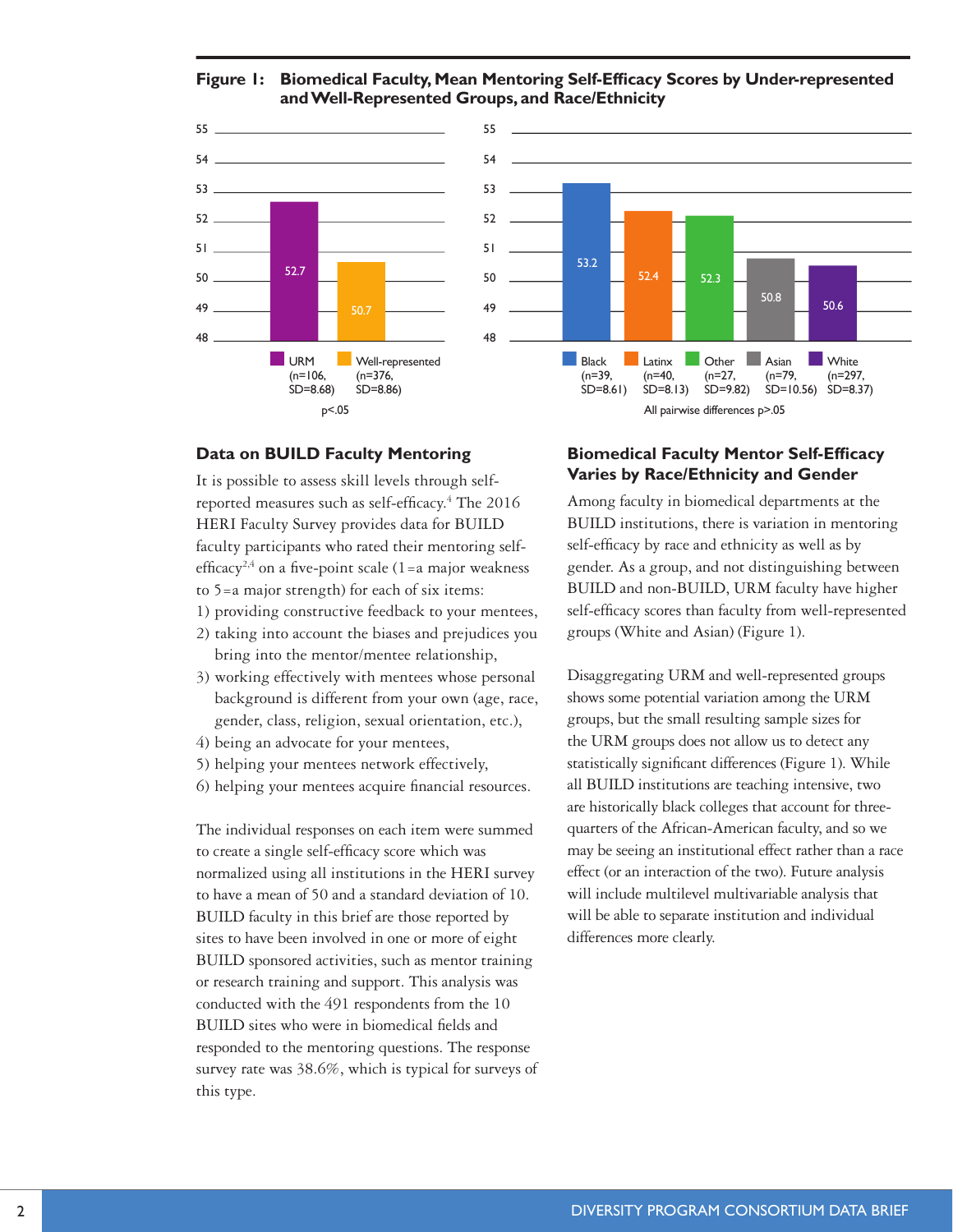Female faculty reported higher self-efficacy as mentors than male faculty (Table 1). This difference was also found in the full national sample (all institutions, all disciplines) of the HERI 2016-17 faculty survey.<sup>9</sup> There were no statistical differences in mean scores between faculty ranks, e.g. professor, associate professor, assistant professor, lecturer (data not shown).

### **Table 1: Biomedical Faculty – Mean Mentoring Self-Efficacy Scores by Gender**

| <b>Gender</b>     | Female<br>$(n=239)$ | <b>Male</b><br>$(n=244)$ |  |
|-------------------|---------------------|--------------------------|--|
| Mean              | 52.71               | 49.58                    |  |
| 8.45<br><b>SD</b> |                     | 8.98                     |  |
| p<.001            |                     |                          |  |

### **Table 2: Biomedical Faculty – Mean Mentoring Self-Efficacy Scores by BUILD-Exposure**

|           | Non-BUILD<br>$(n=374)$ | <b>BUILD</b><br>$(n=109)$ |  |
|-----------|------------------------|---------------------------|--|
| Mean      | 50.77                  | 52.36                     |  |
| <b>SD</b> | 9.34                   | 6.81                      |  |
|           |                        |                           |  |

p=.05

# **Table 3: URM Biomedical Faculty – Mean Mentoring Self-Efficacy Scores by BUILD-Exposure**

|      | <b>URM Non-BUILD</b><br>$(n=86)$ | <b>URM BUILD</b><br>$(n=20)$ |  |
|------|----------------------------------|------------------------------|--|
| Mean | 52.36                            | 54.13                        |  |
| SD   | 9.09                             | 6.67                         |  |

 $p = .41$ 

# **Biomedical Faculty Mentor Self-Efficacy Varies by BUILD Involvement**

BUILD faculty participants were assessed during the second year of the program (2016-17). Data show statistically significant differences among biomedical faculty who had participated in any BUILD activity compared with those who had not (Table 2). BUILD activities for faculty vary across institutions, and some campuses focus more on teaching and research than on mentor training which may not necessarily affect mentor efficacy. With this cross-sectional data we cannot determine if the difference is a result of BUILD recruiting mentors with higher self-efficacy, or if BUILD activities are the cause of the higher levels.

There is a similarly sized difference between BUILD and non-BUILD faculty who are from underrepresented minority (URM) groups (Table 3), although with the reduced sample size, the difference is not statistically significant.

When looking at biomedical faculty by gender and BUILD involvement, men with BUILD exposure have higher mentor self-efficacy scores than those without, while there is not a statistically significant difference for women (Table 4). The increase in self-efficacy among men in BUILD versus non-BUILD eliminates the overall difference in mentor self-efficacy between women and men among the BUILD subgroup (data not shown).

# Table 4: **Biomedical Faculty By Gender - Mean Mentoring Self-Efficacy Scores by BUILD-Exposure**

|           | <b>Female</b>                 |                          | <b>Male</b>                   |                          |
|-----------|-------------------------------|--------------------------|-------------------------------|--------------------------|
|           | <b>Non-BUILD</b><br>$(n=180)$ | <b>BUILD</b><br>$(n=59)$ | <b>Non-BUILD</b><br>$(n=194)$ | <b>BUILD</b><br>$(n=50)$ |
| Mean      | 52.64                         | 52.89                    | 49.03                         | 51.72                    |
| <b>SD</b> | 8.89                          | 7.00                     | 9.44                          | 6.59                     |
|           | $P = .82$                     |                          | $P = 0.02$                    |                          |